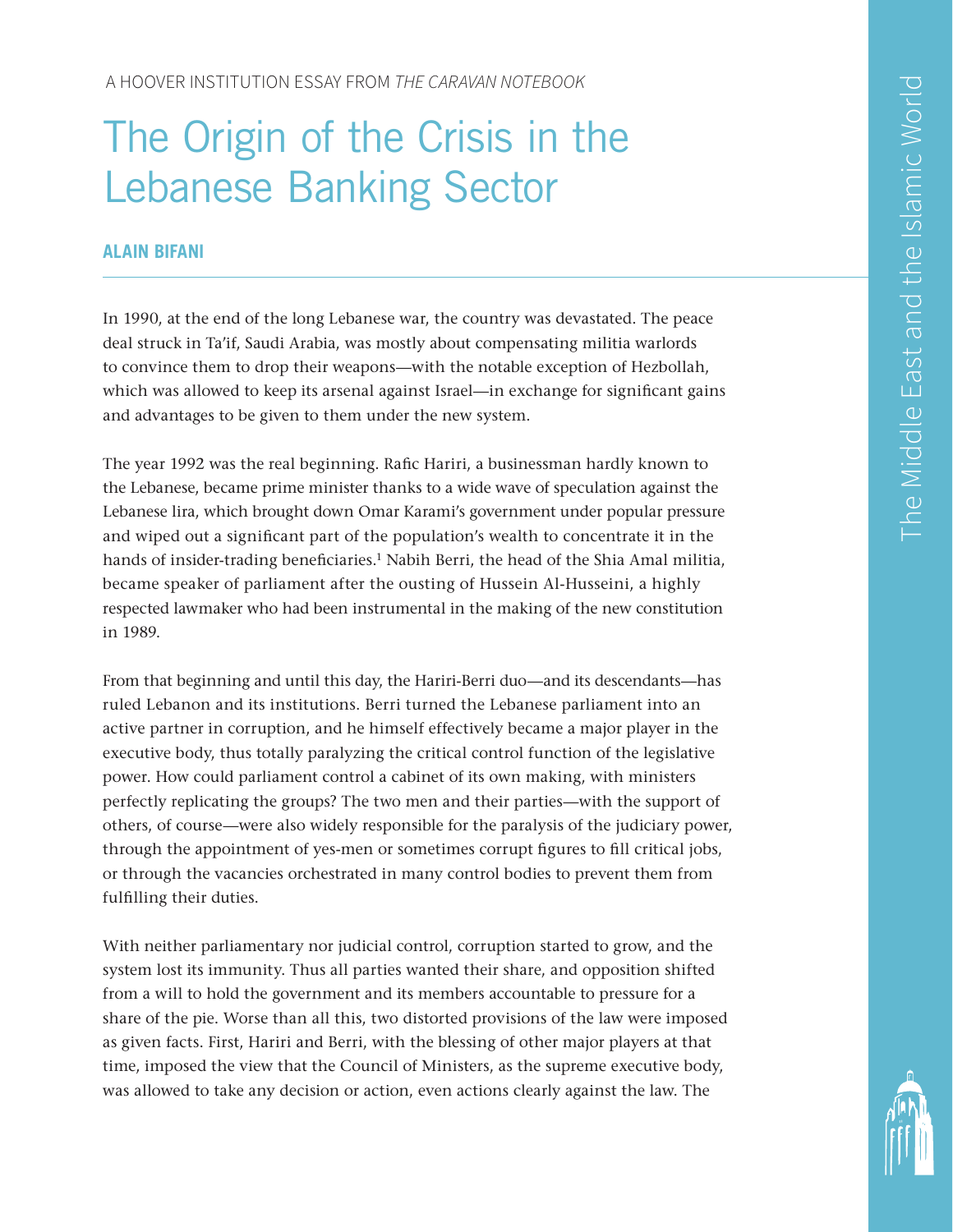second point was even worse: they agreed that ministers were not accountable to the control bodies or to the judiciary and its courts and that only a parliamentarian committee that would be formed occasionally could prosecute them and judge them. The Lebanese constitution refers to this parliamentarian court, of course, but it was meant to apply to acts of high treason and not to vulgar theft and the misuse of public funds, over which normal courts can rule.

With the spirit of the law distorted like this, one can easily imagine the consequences. The whole public administration became totally powerless in terms of making sure that ministers' acts were legal. When public servants would flag certain wrongdoing and step up to block an illegal measure, the matter was taken to the Council of Ministers where, after bargaining, the minister was given the right to violate the law. And if the civil servants (director generals, directors, etc.) reported the violation to relevant inspection offices or to the judiciary, they were told to forget about the matter as ministers are not within their scope of work, as they stand de facto above the law.

It is in this very peculiar context that the story of the Lebanese collapse should be read. As previously mentioned, in 1992, a violent wave of speculation against the lira brought one dollar to LBP2825 (Lebanese pound) at its lowest from LBP880 to the dollar in December 1991 (consider that the exchange rate was LBP18 to the dollar in December 1985), which nearly eradicated the middle class and led to a big concentration of wealth in the hands of insiders from the political and security apparatus, together with some bankers, as well as Syrian officials and intelligence. The new postwar elite was being given the wealth it required to join the political process and maintain its influence going forward. And the hardship pushed the Lebanese into the arms of the person who was portrayed as the white knight and the champion of the currency stability: Rafic Hariri.

The moment Lebanon entered the Hariri era by the end of 1992, the lira stabilized in parallel with the cessation of speculative attacks and also because of a certain confidence factor mostly due to Gulf money and investments pouring into the system. As part of buying political support and maintaining a fragile peace, Rafic Hariri had to organize the redistribution flows toward the occupants, the warlords and new elites, and all de facto powers on the ground. He appointed his former personal Merrill Lynch account manager as governor of the central bank. Together, they started pushing the lira to appreciate very slowly and regularly against the dollar at a very high cost but with great impact in terms of asserting Hariri's influence and domination of the political game. Since 1992, the lira was practically pegged to the dollar but without any legal or regulatory action to endorse the peg, and the rate was finally fixed at LBP1507.5 to the dollar in December 1997.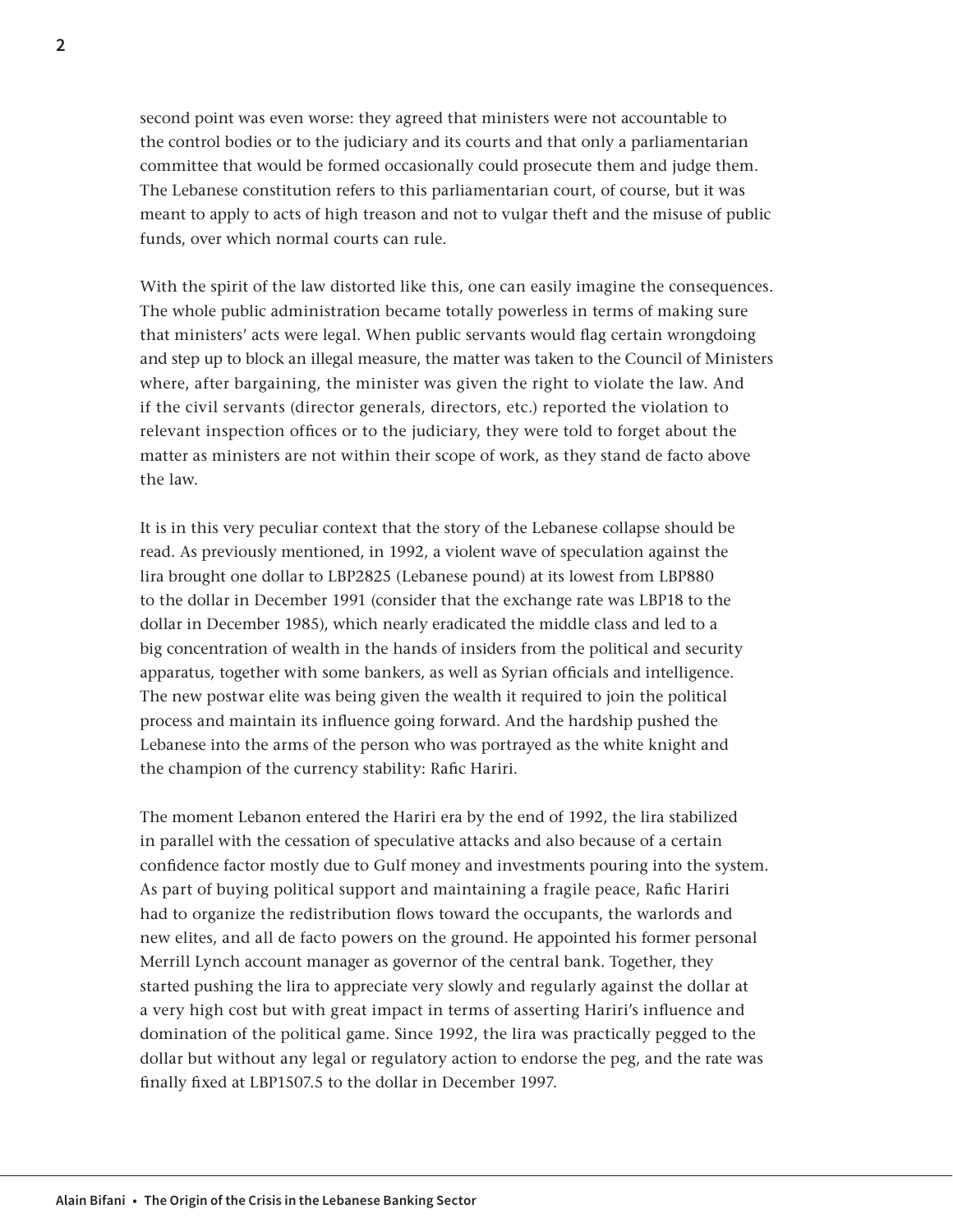This de facto very expensive peg is one main reason behind the depletion of foreign currency reserves. Of course, one may argue that the stability brought by the peg had positive effects, but a direct harmful consequence of the overvaluation of the lira was the incentive to import goods and services instead of producing them locally. This pattern was expanding and—together with some unexplainable government policies—was suffocating the productive sectors in Lebanon.2 The trade balance and the current account were scoring very large deficits year after year, underlining the necessity for Lebanon to revisit its options.<sup>3</sup> But despite the untenable situation and the widening double deficit, the system continued to rely on attracting between \$7 and \$10 billion every year.4 Its attractiveness relied on higher interests paid, the illusion of the banking sector's exceptional strength, and the so-called Lebanese resilience that was able to defy logic and gravity. One has to admit that the system was very good at promoting itself along those lines.

This is to say that very early in the nineties, the central bank needed permanent inflows of dollars to compensate for the current account deficit and to support the peg. And very early, various ways of securing the flows were adopted, clearly underlining the weaknesses of the system, but were stubbornly dismissed by the political elite and the central bank governor.<sup>5</sup> Initially, between 1997 and 2001, the market witnessed the so-called junior/senior operations and various other tricks, always hidden behind banking secrecy (whether it was truly appropriate and legally covered by banking secrecy or not).<sup>6</sup> Then came the Paris donors' conferences, which proved to be the ultimate curse.

In 1998, the system was nearly bankrupt and Rafic Hariri was struggling to find a way out. He then admitted that Lebanon needed different policies, but he fell short of proposing them. By December 1998, the newly elected president, Émile Lahoud, clashed with Hariri, and the latter joined the opposition. His appointee, Riad Salameh, was very successful in undermining the government's action until the 2000 elections when, thanks to an electoral law imposed by Ghazi Kanaan—the Syrian "gauleiter" who benefited from Hariri's largesse—Rafic Hariri scored a landslide victory that brought him back to the Serail at the head of a government representing the Lebanese clans.<sup>7</sup> He immediately started a policy of open borders by massively reducing customs duties and other measures that flooded the Lebanese market with competing foreign products and decimated productive segments and jobs. While the government was expecting growth to pick up, the real economy started paying a very heavy price, as the Treasury was bleeding because of lower duties and a falling income tax. This time, bankruptcy was very quick to threaten the system. At the central bank, Salameh was as usual extremely complacent with the Hariri-led government and was printing local money while hiding his net reserve figures.

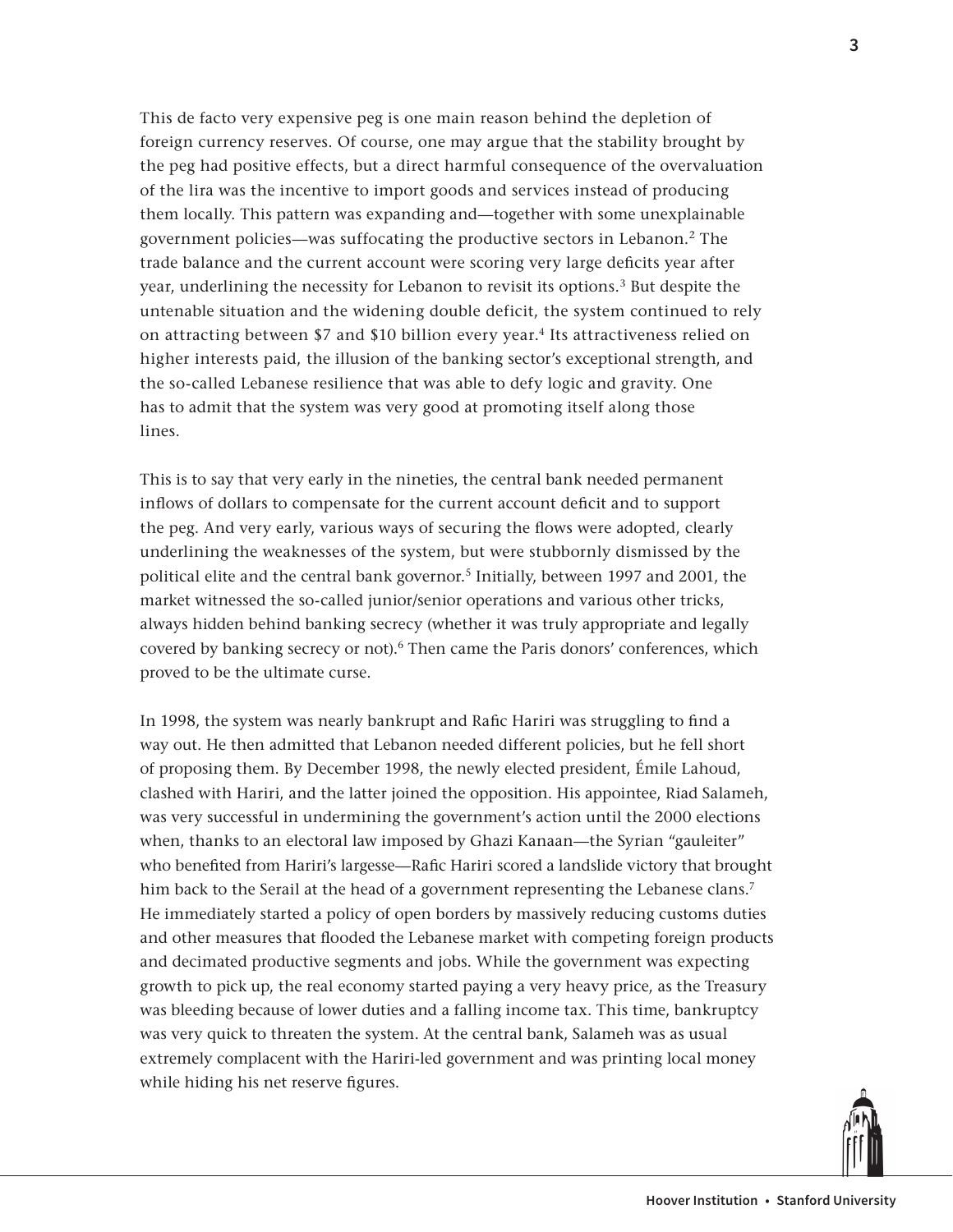In 2002, we estimated net reserves to have fallen below minus \$3 billion. At that point, the French president Jacques Chirac flew to the rescue of his close friend Hariri and called for a donors' conference for Lebanon. Held in the French capital and known as Paris II, the conference gathered pledges amounting to \$4.4 billion in support of Lebanon's ailing system (out of which only \$2.4 billion would ultimately be disbursed).8 Meanwhile, the central bank of Lebanon eliminated a significant part of the debt against a revaluation of the gold reserves, and the commercial banks were requested to participate in the effort by lending enough money to the Treasury at zero percent to secure a reduction of the public debt by \$400 million.<sup>9</sup> The impact of the combined measures was very significant for the central bank, and the interest rates fell sharply, but the absence of substantive conditionality tied to the international support transformed the positive shock into a generous check written for the benefit of a corrupt elite that was unwilling to undertake any significant reform. The same elite considered the whole thing to be a permanent bailout promise from the international community, and that was a big encouragement for the elite to continue to do the wrong things instead of correcting the trajectory. Nearly two decades later, it is not easy to assess whether Chirac's real intentions were to help Lebanon reemerge or to unconditionally support his friend Hariri, whichever way he wanted. In any case, the Paris II episode was a strong boost to the disastrous policies and the corrupt system, in the sense that when the inflows that were covering the bleeding started to dry up, a deliberate exogenous shock was delivered to allow the system to keep going as is. And it did.

Paris II had its impact though, and the trend of inflows resumed, until the car bomb assassination of Rafic Hariri on February 14, 2005, in Beirut. Following this tragedy, a long period of uncertainty prevailed, and outflows very subtly picked up. The man whose name was tied to the peg was gone, and expectations remained relatively volatile. Riad Salameh, the governor of the central bank, quickly seized the opportunity to replace his slain mentor as the figure of stability, and he forcefully used all possible means to forge a very advantageous image of himself. The central bank spent a lot of money in support of the media and various opinion makers, and the Lebanese were hammered with news such as Salameh being selected as governor of the year worldwide. He also secured a strong relationship with the Syrian leadership around the end of 2004. This campaign kept mounting, until it became really far-fetched a short time before the banking and central bank collapse.

Nevertheless, back in 2006, the destructive Israeli war on Lebanon triggered sizable funds from the international community, which was immediately followed by the Paris III donors' conference on January 25, 2007, where \$7.6 billion were pledged for Lebanon (nearly half this amount was disbursed). This was enough to buy the country some extra time, even if the central bank's net reserves were estimated to be around minus \$7 billion just before Paris III. It was becoming obvious that the system was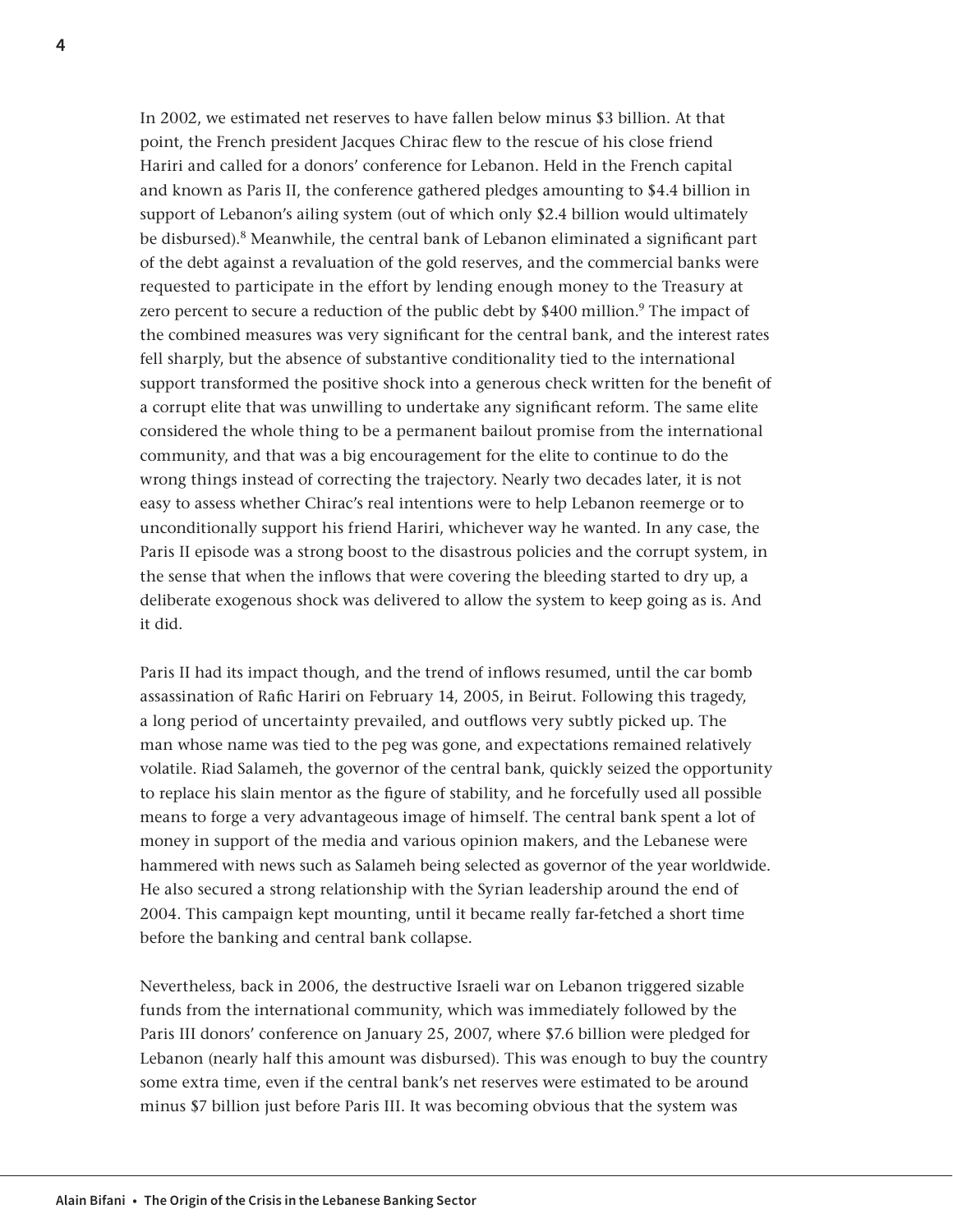completely unsustainable and that deep reforms needed implementing. However, the political elite knew that every reform measure would go against its interests, and the central bank governor was not willing to let the alarm bell go off, as he was busy building for himself an image as a superhero who can deal with all situations. He also needed the full political support from the elite for a future presidential bid. Accordingly, with time, reformists were more and more isolated in the public sphere, despite the catastrophe that was already looming on the horizon.

But once more, an exogenous event—although totally unrelated to Lebanon this time—saved some significant time for the ill-managed system where corruption continued to spread across the political spectrum. The global financial crisis in 2008 triggered massive inflows toward Lebanon, as investors exited the financial markets and ran away from advanced economies. In Lebanon and since the early nineties, even forward sales on the dollar were not allowed (let alone any kind of derivative operations) in an effort to isolate the overvalued lira from the market and to maintain the peg against all logic, as one man's image-building became more important than the country altogether. The near-complete absence of exposure to international markets was very attractive to the money that was fleeing advanced economies as well as some developing ones. As a result, Lebanon's banking sector received new deposits equivalent to 59 percent of its GDP in 2009, and a total of \$20.7 billion flowed into the system.<sup>10</sup> During the two following years, instead of taking advantage of this massive opportunity to upgrade the infrastructure and improve the safety nets, the government misused the budget surplus, and the system continued to operate on the same pattern. Calls from within to grab the opportunity to change were dismissed, and the need for larger financial inflows continued to grow. These bigger inflows were indeed covering the increasing needs, as if this situation could last forever.

Then came 2010–11, which was in many ways a turning point. Oil prices had tumbled on international markets, and because of their very high correlation with Lebanese inflows, the impact on the latter was significant.<sup>11</sup> In addition, at the end of 2011. the Syrian war had started, which led to higher volatility in Lebanon coupled with political instability, trade and transit disruptions, and a flow of refugees that was going to become overwhelming. In addition, the Gulf countries started to off-load their Lebanese real estate and deposits in retaliation for the rising role of Hezbollah in Lebanon and its involvement in Syria. All those elements contributed in tilting the balance of payments into the red, to reach a low—26.2 percent of GDP in 2014. From that point onward, the secretly managed Ponzi pyramid started to unravel. Yet this remained off most radar screens because the central bank governor did not share his institutions' financial figures with anyone, including the president of the Republic, the prime minister, the minister of finance, or even his own vice-governors, and the extent of the losses therefore remained heavily underestimated.

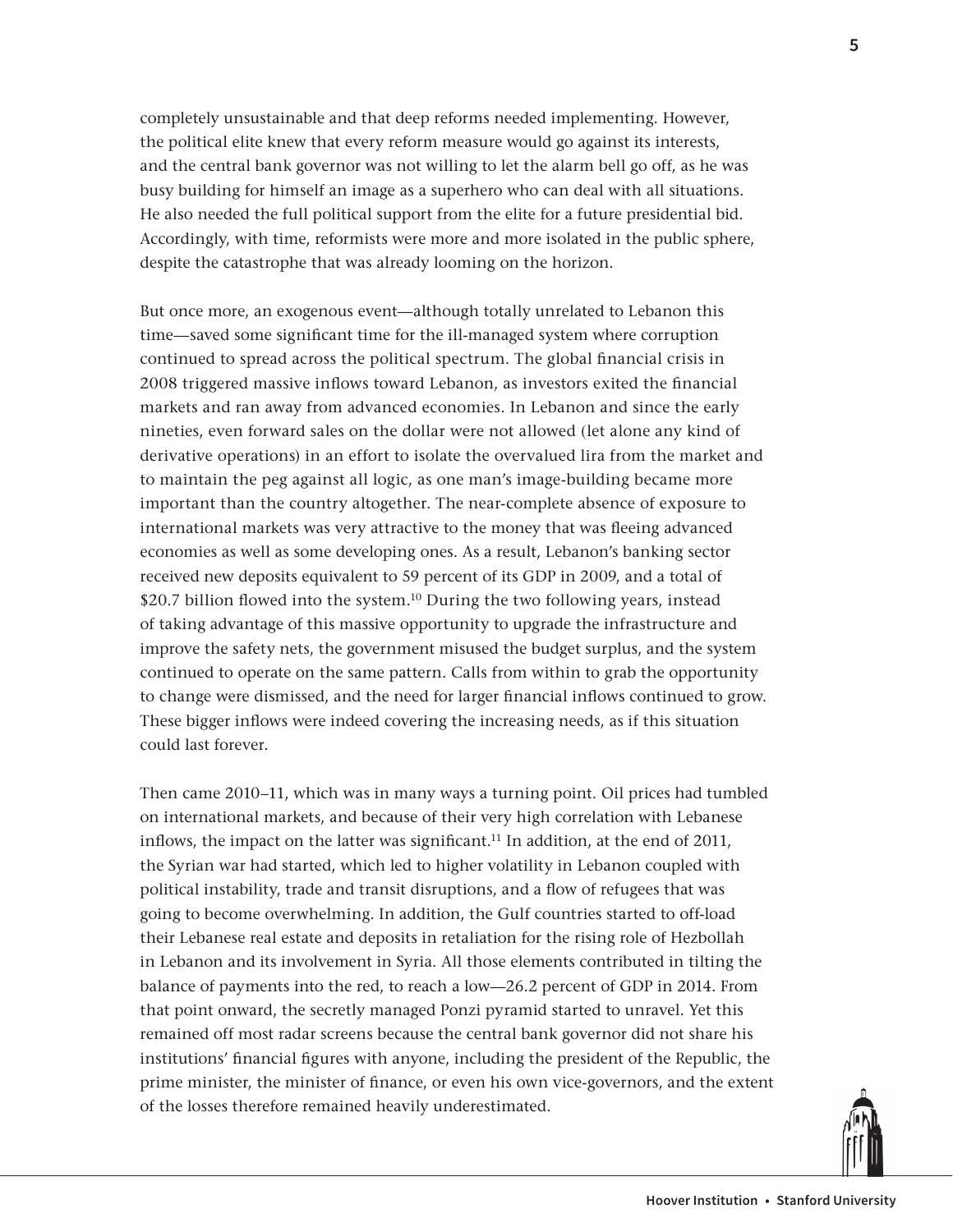When the flow of incoming money became tighter, the commercial banks—whose assets were growing in parallel with the public debt, already nearly four times Lebanon's GDP—found themselves under pressure from the central bank to find ways to attract dollars from abroad. Yet they lacked the ability to openly increase interest rates because the governor had cornered himself in a self-inflicted situation whereby he would maintain the lowest possible rates to help the governing elite hide part of the fiscal deficit linked to the debt service. Basically, on top of hiding accumulating losses in dollars to support the peg and finance the deep current account deficit, the central bank also made the choice of stepping in between the government and the banks to buy government paper at cheap rates in lira and sell certificates of deposit to the banks at higher rates. Of course, this would allow commercial banks to maintain the illusion of growing earnings, which deceived depositors, while also allowing the government to understate its deficit. However, the central bank was accumulating losses that would soon become unmanageable, even as the governor tried to maintain the reputation he built for himself, at the expense of his institution.

For many years, every time we argued about the unsustainability of the system, the banking elite would follow, willingly or forcefully, the central bank governor's argument: as long as confidence remains, there will be no problem. This was obviously music to the political elite's ears, but the surprise kept coming from the international markets that were still showing appetite—although limited—for the Lebanese paper. But this situation changed in 2016 when Lebanon practically lost its access to the international markets, in parallel with the unveiling of unorthodox operations by the central bank that would subsequently be referred to as "financial engineering" by the head of the institution. It is a fact that those operations convinced the markets that Lebanon was becoming a very dangerous area, but they increased drastically after the access to the markets was lost. Only the person running the show in the most secret and opaque way could know the details, which were kept completely confidential, and even vice-governors had no idea what was going on.

Eventually, some bankers started wondering how two banks in particular were able to draw depositors away from other banks by overpaying the depositors. Indeed, the principle of "financial engineering" involved having banks bring in fresh dollars from abroad against Eurobonds given by the central bank and, in parallel, bring lira-denominated Treasury bills to the central bank against cash payments in lira equivalent to the discount at zero percent of the said bills, thus generating very high returns, up to 35 percent. It is very difficult to say whether that was already the scheme when Bankmed and Bank Audi benefited from it at the end of 2015, when Bankmed was nearly bankrupt because of its very high exposure to Saudi Oger (Saad Hariri's contracting company, inherited from his father) and its suppliers, and when Audi was in serious trouble, after its expansion in the Turkish and Egyptian markets, due to the losses of its subsidiaries.<sup>12</sup> As always, the governor of the central bank unilaterally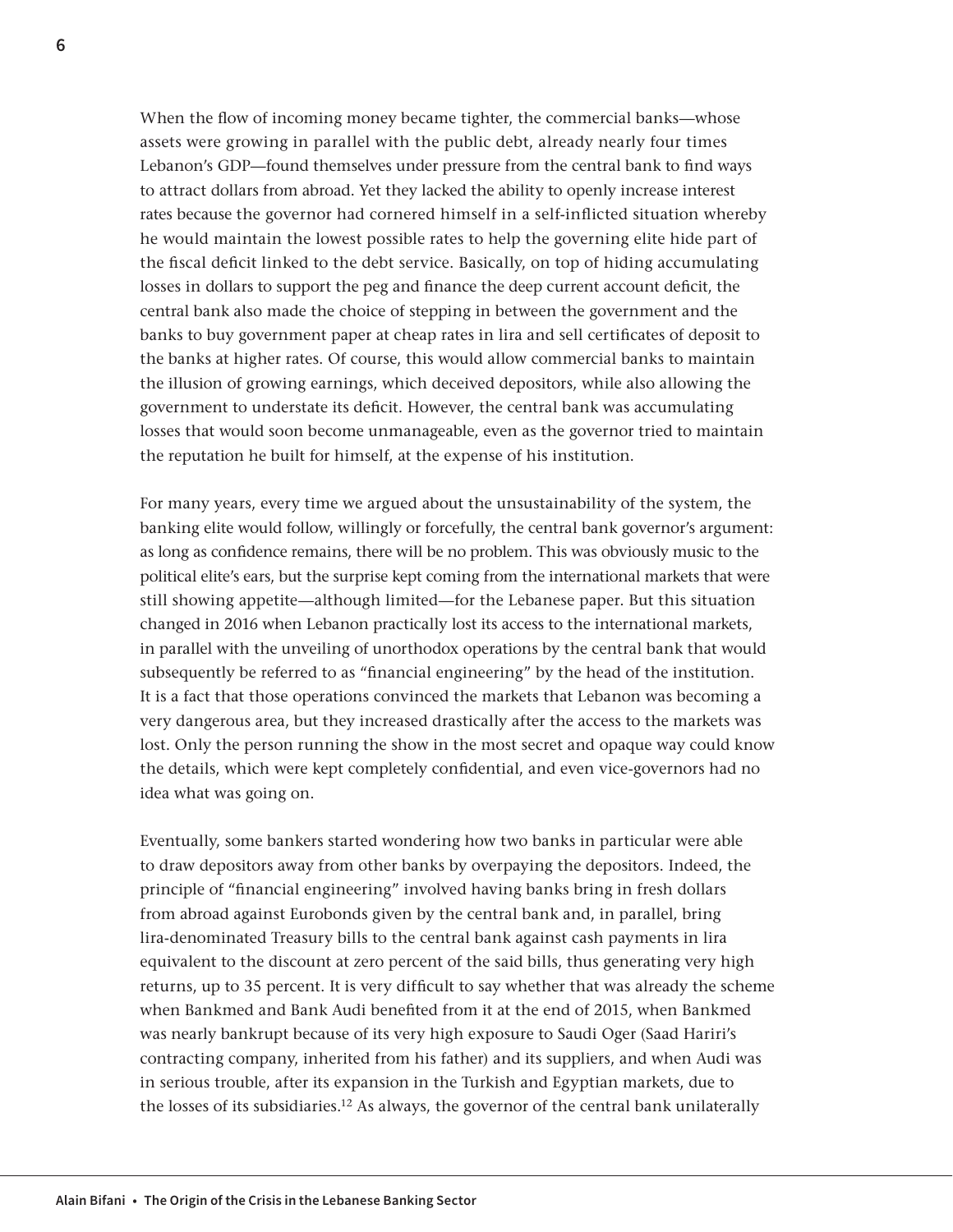decided to use public money to bail out banks without anyone's authorization. Such operations would have required a law from parliament, but he did not even bother to let his own board know about them or discuss them. It is worth noting that the governor was completely free to do anything he wanted practically since his appointment, when the prime minister and the minister of finance dismantled the control systems that had existed to oversee the central bank.<sup>13</sup>

Many months after the beginning of those operations, the other bankers started complaining to politicians, and the governor had to admit that he indeed provided support to some institutions chosen arbitrarily, supposedly because they were too big to fail. But that support was not legally authorized and was given in complete opacity. As a result, on one hand, there was significant pressure to treat the other banks on equal footing—again by using public money!—and, on the other hand, the central bank needed substantially more dollars from abroad, as it was buying all the Eurobonds issued by the Treasury and had to exchange them for dollars in cash. Indeed, in March 2017, the Republic did its last market transaction, which was followed by a placement deal of \$4.2 billion at the central bank in November of the same year.<sup>14</sup> Then, the central bank fully subscribed to the Eurobond issuing of \$5.5 billion in 2018 and \$3 billion in 2019, which brought the total of what the central bank had bought solely to \$12.7 billion.<sup>15</sup> This situation was an unannounced default in itself. The socalled financial engineering operations were expanded to all banks with very large amounts, and the process was ongoing, although the governor repeatedly announced their end, to avoid any investigation or hearings.16 And the operations kept going even after the Republic defaulted in March 2020, with evidence that they were done with financial companies that did not need them in any way and that even individuals selected by the governor benefited from them. Very simply, the governor would choose the beneficiaries, the amounts, and all other details. Clearly, the corollary to this simple fact was the total absence of law enforcement or political will to refrain the central bank from going rogue, as practically all parties were benefiting—although not equally—from the largesse of the out-of-control governor. Many do not want to believe it, but the fracture in Lebanon is not between various clans from the political elite along sectarian or political lines. It is rather between most of this predatory elite and the segments of the population that are not willingly abiding by the clan logic. And in between, there is a large army of people who do not understand what is going on at all.

In few words, banks (and insiders) were making profits on paper, but the dollar was becoming scarcer by the day. Worse, the central bank was taking losses in a very opaque way, and in 2017–18, commercial banks brought a significant share of their money from correspondent banks back into Lebanon and deposited it at the central bank, probably under pressure from the governor. In simple terms, the banks were exposing themselves to the central bank's risks and losing their ammunition in case of liquidity needs.

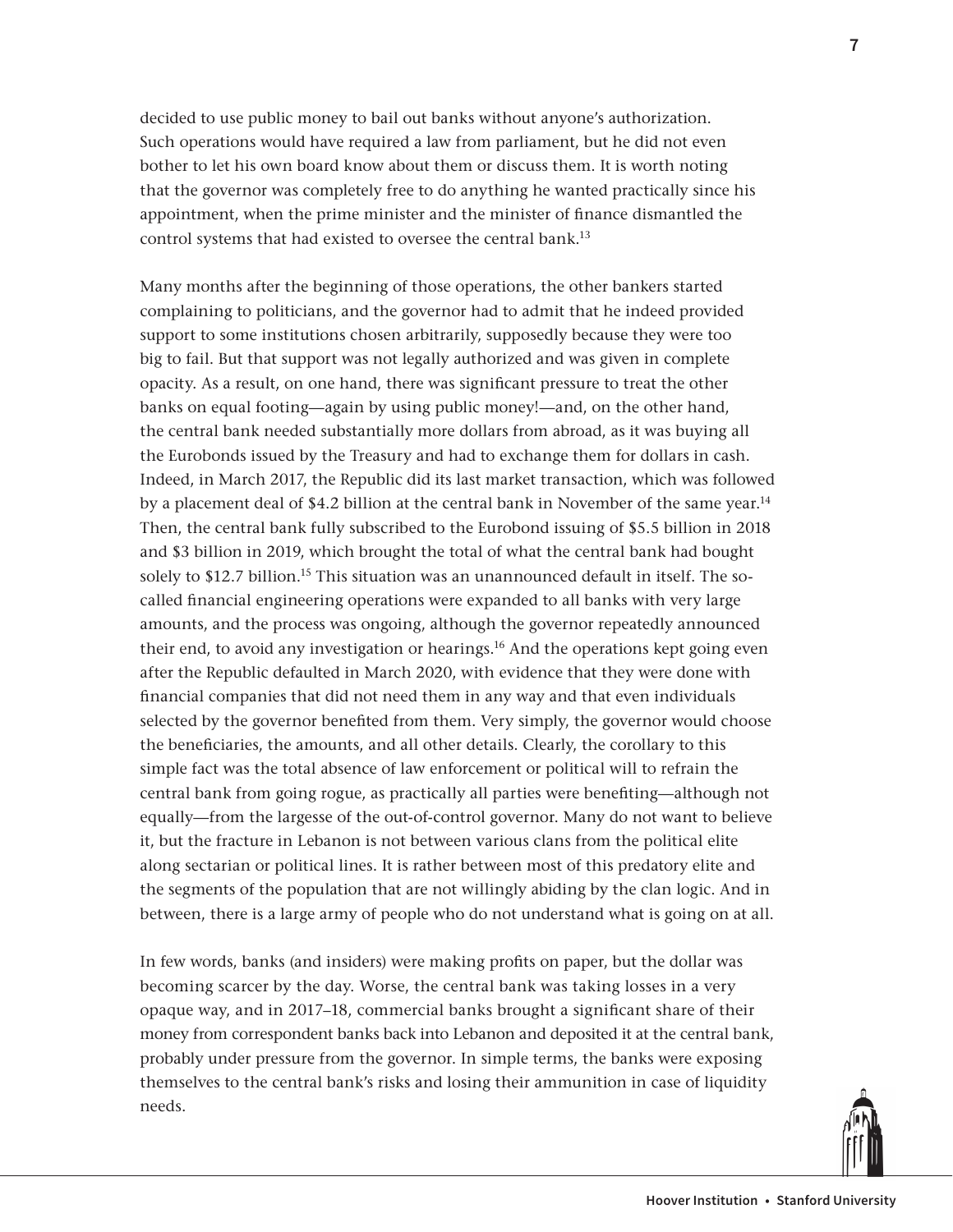At the beginning of 2019, the then minister of finance, Ali Hassan Khalil, announced that he was working on the restructuring of the Lebanese debt before retracting. Within days, Moody's downgraded the Republic to Caa1, and Fitch followed to CCC in August. Lebanon was already paying 20 percent plus on the dollar. Some banks were making it public, and many would take one fresh dollar (coming from abroad) and deposit 2.5 dollars or more in the bank account against it.<sup>17</sup> This was already revealing the losses in the system, as liabilities in dollars were larger than the remaining assets. The central bank had created enormous amounts of fake dollars in the system through the exchange operations on Eurobonds and through the very high interests paid locally on the dollar, thus increasing the liabilities. The natural consequence is that by the end of the spring of 2019, the commercial banks introduced serious restrictions on depositors' withdrawals, and that was one solid reason behind the popular movement that started on October 17, 2019. Of course, the official trigger was the tax on WhatsApp users, but people were already very anxious about their deposits. At that moment, the banks—backed by the central bank's governor—decided to shut down for several days, which was an unannounced default that created even more uncertainty.

In November 2019, after the resignation of Prime Minister Saad Hariri, his caretaker government decided to pay \$1.6 billion to Eurobond holders, and this amount immediately left the country in the absence of capital controls. Clearly, the country was splitting between those who were sucking the dollars to the last penny and those who were seeing their savings vanish. For Hariri and his ministers, all representing the various clans who control the country and who are either banks' shareholders or indirect godfathers of most bankers, what mattered was to secure the flow of money in the direction of the elites, despite the terrible consequences on the population. This payment was totally unjustified and was accompanied as usual by the central bank's governor's speeches about the existing confidence and the stability of the pound. As Ambassador Pierre Duquesne said during an event organized by the Lebanese Citizen Foundation in May 2021, Lebanon should have defaulted a long time ago only by comparing the spending on health (13 percent of GDP) and education (8 to 9 percent of GDP) with the debt servicing (38 percent of GDP).<sup>18</sup>

When the new government was sworn in in February 2020, it was left with very tight options. The default was unavoidable, especially after the banks had restricted access to the dollar to very small amounts, while the central bank would not disclose the figures related to its foreign assets and net reserves. On this point, Lebanon is a unique case in which a governor of a central bank can deny the president of the Republic and the prime minister access to this information.<sup>19</sup> And when the new prime minister asked whether Lebanon could afford paying the Eurobonds in March (\$1.2 billion), April (\$0.7 billion), and May (\$0.8 billion) of 2020, the governor's answer was that his preference would be to pay in March, with no guarantee for the other payments.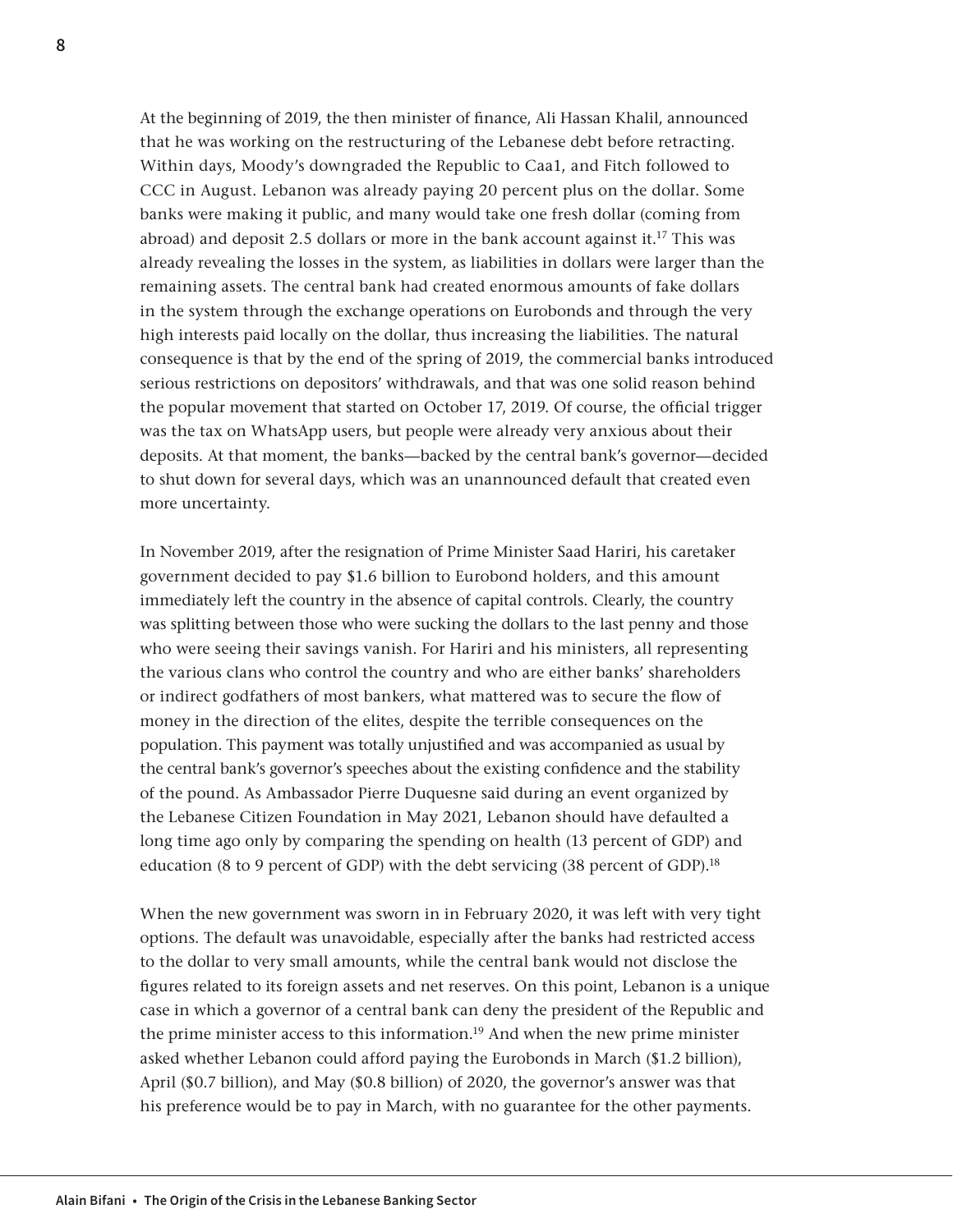Worse, while discussing whether to default or not to default on the Eurobonds, the Lebanese banks and the central bank were off-loading very large amounts of Eurobonds to foreign holders who were not traceable by the government under the pretext of liquidity needs. By doing so, they were denying the government the possibility of having an orderly default, as it requires a deal with 75 percent of the bondholders. The cherry on the cake was the Association of Banks in Lebanon (ABL) and the central bank refusing categorically to talk to the government's advisor on the restructuring, Lazard, and not agreeing to any meeting, despite Lazard's repeated requests. In addition, the central bank and ABL were to claim later that the government and its advisor had not consulted with them before coming up with the government plan. Yet not only had they been offered a plan for negotiation, they also were the ones who refused any sort of discussion or coordination.

This attitude is very symptomatic of what Lebanon had become. The system was about a group of clans whose interests were guaranteed by the governor and most bankers and by most of the media in the country that were on the payroll of the latter, with too small a market to allow them to be truly independent. The vested interests were so large and the balance required among the groups so important to maintain that no one really wanted to see any change happen, and the status quo was to the benefit of all. Caught in between is a population maneuvered by communitarianism and fake news, but also by fear, as the clans mastered this element, especially along communitarian lines: the Christians should be afraid of any change as they will lose the right of having half the MPs and half the ministers, the Sunnis should be afraid of losing the benefits of the Ta'if constitution and the prerogatives of the prime minister, and the Shia should beware of any change as they are being targeted by the whole world. And in the meantime, all of them—except the clans—are being dispossessed from everything they have, and the sovereign State of Lebanon remains a vague idea extremely difficult to realize.

After these events and the closing of banks, and because the government was unable to form a clear picture regarding the central bank's accounts, it became evident that the payment of the maturities due in March alone was totally inappropriate.<sup>20</sup> Either the government was able to pay the \$4.7 billion for the full year (though absolutely nobody indicated that it was possible to find those dollars) or the default was the single remaining option. Who would throw \$1.2 billion to bondholders, knowing that every dollar would leave the country, when the import of basic needs was entering the danger zone? Thus, the demonstrators who had brought the Hariri government down and who were still in the streets were unanimously calling for an immediate default, and the government logically followed them. Paying in March would have only enriched those who made a bet on the payment, and would have accelerated the depletion of foreign assets. The only way out was to save as much of the reserves as possible to last a couple of years, until reforms were adopted and a program was

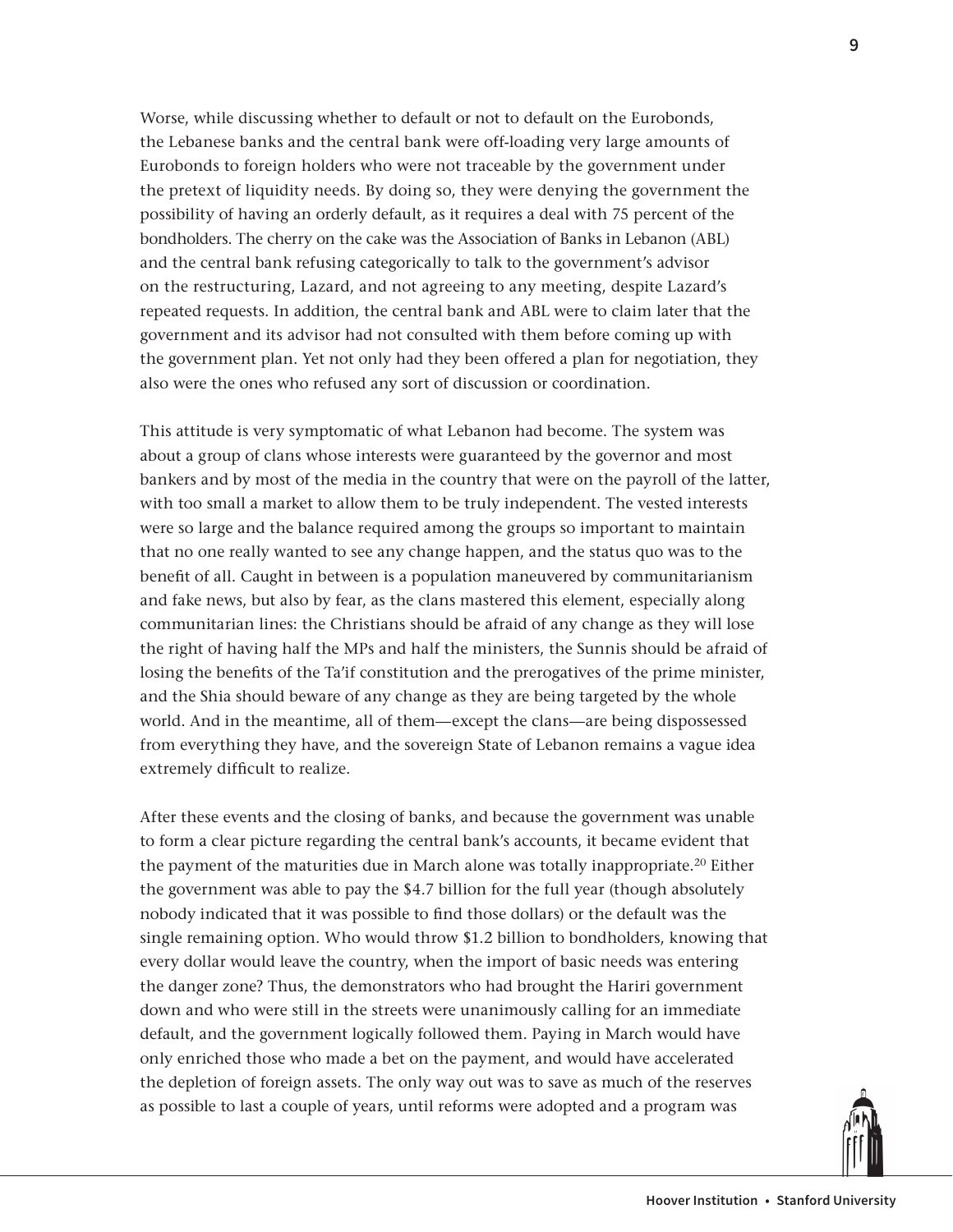implemented. Needless to say, at that point, the ability of banks to lure more depositors to bring money into the Lebanese system was long gone.

My team and I, together with our advisors at Lazard, came up with a recovery plan establishing the proper diagnostic and covering the various actions needed, including restructuring the debt, restructuring the central bank and the banking sector as a whole, reforming public finance, creating social safety nets, developing a growth agenda, and making other structural reforms. After many meetings at the Council of Ministers, the plan was unanimously approved in April 2020 and was widely praised by the international community, including the International Monetary Fund (IMF), the World Bank, and several US banks. It was the first time the Lebanese government came up with a proper diagnostic admitting the real losses in the system. But the losses were huge, and accepting them would have had big consequences for the criminal system.

Indeed, when the crisis started, nobody would have imagined how large the central bank losses were. The "other assets" account in the central bank's published balance sheet was growing enormously, but no useful explanation was ever given. Only a handful of people knew what those other assets were, until Lazard's team was inadvertently told by a central bank accountant that the other assets were in fact the losses of the central bank. The governor had very simply decided that the accumulated losses would be balanced by seignorage over time and thus considered that the central bank did not have to report any loss whatever the situation.<sup>21</sup> And the scary figure was out: the central bank's losses already exceeded Lebanon's GDP at its highest (they would climb above \$60 billion by 2021). The immediate consequence is that practically all commercial banks were bankrupt, simply because they had 65 percent of their foreign-denominated assets deposited at the central bank, while 25 percent of them were lent to private corporates and individuals and about 10 percent were in Eurobonds.<sup>22</sup> Of course, after the default, the banks lost about 70 percent of the Eurobonds' value, but this alone was manageable by them (a maximum of \$9 billion lost, compared to equities of \$21 billion). It was, however, the central bank losses that were the game changer. And since banks could not get their money back from the central bank, depositors were deprived of their rights.

This accurate diagnostic was a mandatory first step on the way to recovery, as no adequate program can be built on wrong and underestimated figures. Otherwise, the country will not be able to reimburse and the problems will recur at a bigger scale down the road. But this diagnostic had many consequences, as we already said, on the system. It meant that the governor was not a magician and a natural presidential candidate, and it meant that banks' shareholders had to bring back part of their savings abroad to recapitalize their institutions, if they wanted to remain major shareholders. It also meant that many politicians who were shareholders or owners of preferential shares had lost significant amounts of money, and that those of them who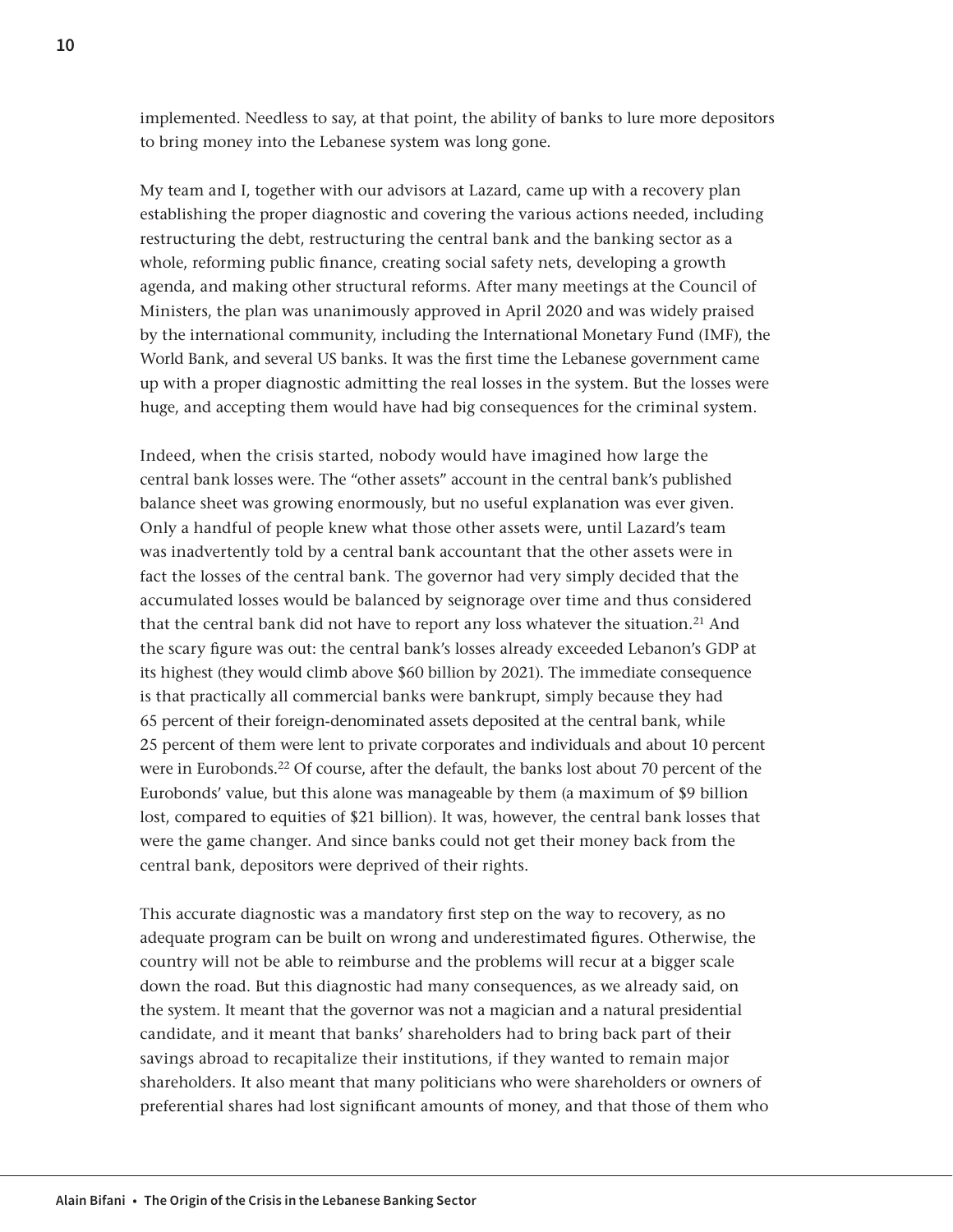had not succeeded in putting their money abroad were under the threat of a bail-in or a discount that local depositors would have to take. And they were very angry that the government plan, in order to protect small and medium depositors from any loss, proposed a 30 percent bail-in for large deposits (above \$500,000). In general terms, the implementation of the government plan—especially under an IMF program—would bring an end to the various loopholes in the system that generated very large sums for the clans, which included smuggling at the borders and the scandalous management of electricity utilities, as well as inconsistent tax collection enforcement, various black boxes under certain clans' control, twisted benefits in the public sector, and, above all, the illegal money channeled by the central bank to various beneficiaries without any visibility or control.

The counterattack was very violent but, I have to admit, well orchestrated. Some media launched a very harsh attack on the plan, calling it "the haircut plan," as—according to them—it was about taking depositors' money without a counterpart. And in the meantime, ABL was claiming that it would never accept any haircut on depositors or any loss for shareholders, a totally absurd but populistic position, knowing that banks were the ones imposing systematic haircuts on all depositors who wanted to withdraw money from their accounts. And although the government plan was precisely about protecting all medium and small depositors, it was portrayed as a "haircut plan" by those who were effectively taking massive cuts from their customers.23 After this, the clans used another weapon: after insisting that parliament could not interfere in the process before law proposals were sent to it, the same MPs formed a fact-finding committee to look into the figures of the plan in May 2020, in an effort to hide a big part of the losses so as to preserve shareholders from recapitalizing their institutions, save the governor's reputation, and avoid reforms in general. This committee, which was not formed by the plenary as it should have been, gathered members from all the main clans who, hand in hand, worked on torpedoing the reform process.

Because that committee had no reason to exist, its members pretended that they just wanted to look into the discrepancies of the figures between the government and the bankers and contribute to reconciling the figures. The show was pathetic. The ministers who were supposed to defend the government plan would sit and watch silently, while MPs would vociferate insults and threats, claiming that losses' figures in the government plan were inflated, and while the IMF would issue one statement after the other certifying that the losses computed by the government plan were correct and very close to IMF estimates.24 Those MPs were called by the population "the bankers' MPs," as suspicion regarding their real motives to support the central bank and bankers against the mass of voters was growing.

At that point, all dirty tricks were used by the opponents of the government plan. Permanent fake news, media bashing, and calumny against the reformists were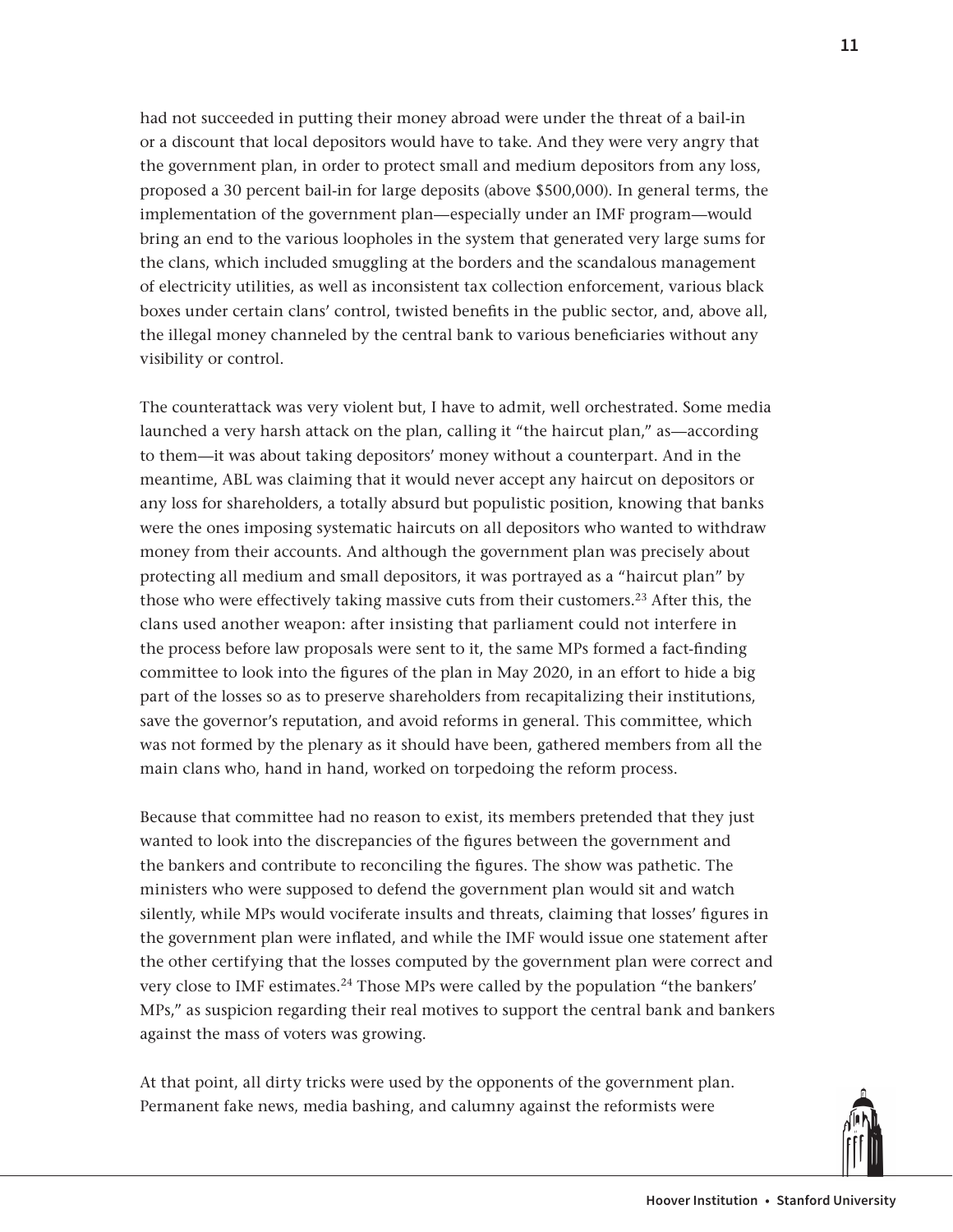released, carrying all kinds of accusations and personal threats. The deputy speaker went so far as to lie live on television, saying he had information about my being promised a job at the IMF in return for inflating the losses. As pathetic as it was, the cabinet did not dare say a word to defend its own plan against the representatives of the clans and the mafia system.

In the meantime, banks were still off-loading Eurobonds, practicing haircuts, but also smuggling money abroad to the benefit of the most powerful, probably some politicians, MPs, or bank shareholders, and all that under banking secrecy.25 Also, some bankers would tell their American counterparts that the government plan was about surrendering the banking sector to Hezbollah, while the same bankers, the very next day, would complain to Hezbollah leaders that those behind the government plan wanted to put the system under IMF scrutiny to curtail the party's freedom of action in the financial system. Also, they told various diplomats that the forensic audit of the central bank was meant to go after one side of the political spectrum only, whereas the government plan included forensic audits on all public procurement and stateowned enterprises. The goal was of course to present the reform package as politically motivated, whereas reality clearly showed that all clans and parties in this system were desperate to keep this ill system going, that all of them were standing hand in hand against reforms, and that they were unwilling to let go of any of the illegal benefits the system guaranteed.

A parenthesis: one may ask why capital controls were never put in place until this day, practically two years after the beginning of the crisis. One may also ask why Lebanon still suffers from many currency rates imposed by the central bank, despite the harm done to the real economy and the corporates, and why, until this day, no banking resolution framework has been instituted. The answer is simply that the central bank does not want to take responsibility for official capital controls, and thus, it puts the banks in the front row to impose them de facto on most depositors while smuggling some influential people's money abroad. In addition, the central bank and its political sponsors use the multiple currency rates to impose haircuts without admitting it, while banking resolution is not even under preparation because the central bank still denies the existence of losses and the necessity of dealing with the banks' situation and wants to keep the bankers mobilized by its side. Meanwhile, the capital controls' pathetic circus continues: The central bank claims that it does not have the legal authorization to impose capital controls, which is not true, and at the same time it allows banks under its supervision to impose de facto controls, which is totally illegal and should be immediately reprimanded. Then, the government questions who should prepare the draft, while finally the pathetic parliamentarian budget and control committee claims that it is working on it but wastes as much time as possible, deciding at the end of the process that it is the government's responsibility to propose the text. Many more months were wasted before the draft was sent again to the said committee whose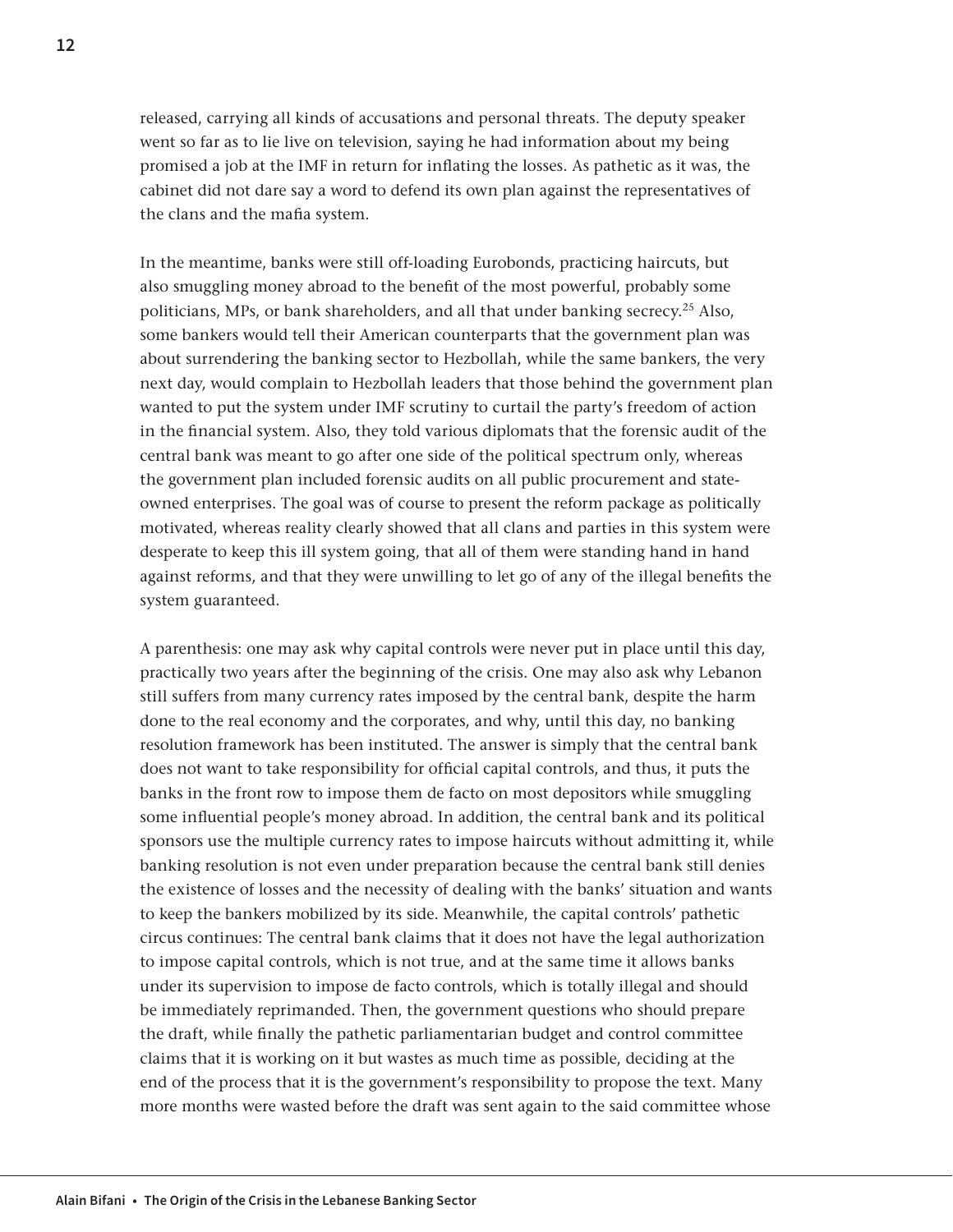speaker (the same MP who headed the above-mentioned "committee of fact-finding"!) pompously announced several times that the law is ready to pass, without any result whatsoever.

Another remarkably telling process is related to the forensic audit of the central bank. At the beginning of 2020, the government unanimously decided to conduct a forensic audit at the central bank, and Kroll was picked to carry it out. After months of time wasting, a security report was issued warning against Kroll because it has a representative in Israel (with which Lebanon is formally at war). The report was used to freeze the process. Yet since the president kept insisting on having the audit, the government nearly agreed on replacing Kroll with a company that had a fully staffed office in Israel, but it was later known the new company was providing marketing services to the central bank of Lebanon! Finally, after a wasted year, Alvarez & Marsal was appointed to carry out the audit. Since then, the central bank has not provided the auditors with the information they requested, and no action has been taken against it even though it is sabotaging a Council of Ministers decision.<sup>26</sup> On a regular basis, there are news reports that the central bank has given all information requested by Alvarez & Marsal, followed promptly by the latter denying receiving the information it had requested.

Coming back to the global picture, and also as part of the counterattack, the bankers finally came up with their own plan for restructuring, which boils down to three points. The first one was about transferring the property of all public assets to the banking sector. Although nobody has a precise valuation of those assets, the plan assumed their value at \$40 billion, simply because it was convenient to assume so.<sup>27</sup> Second, the plan relies on freezing deposits for a long period, and instead of admitting that this represents a very large haircut on deposits, it claims that it helps avoid the haircut. Finally, the bankers reject the restructuring of the lira-denominated debt in order to limit the size of their losses, without taking into consideration that this restructuring is unavoidable if Lebanon wants to bring its debt to sustainable levels. Even if we forget about how unfair and inequitable the bailout with public properties would be, and even if we accept the massive haircuts this plan imposes on depositors, the banks' proposal does not bring fresh dollars into the economy and is therefore pointless. Very quickly, the IMF and all other international counterparts dismissed it totally.

We were left discussing the situation with the IMF without any chance to move forward. The political parties did not want an IMF program, but they did not want to admit it. Initially, they thought they could get financial support with some façade and limited reforms, like what they used to get in the old days, but when they realized that the IMF knew perfectly well how deep the crisis was and how critical it was to recognize the losses in the system and distribute them in a fair manner, and to

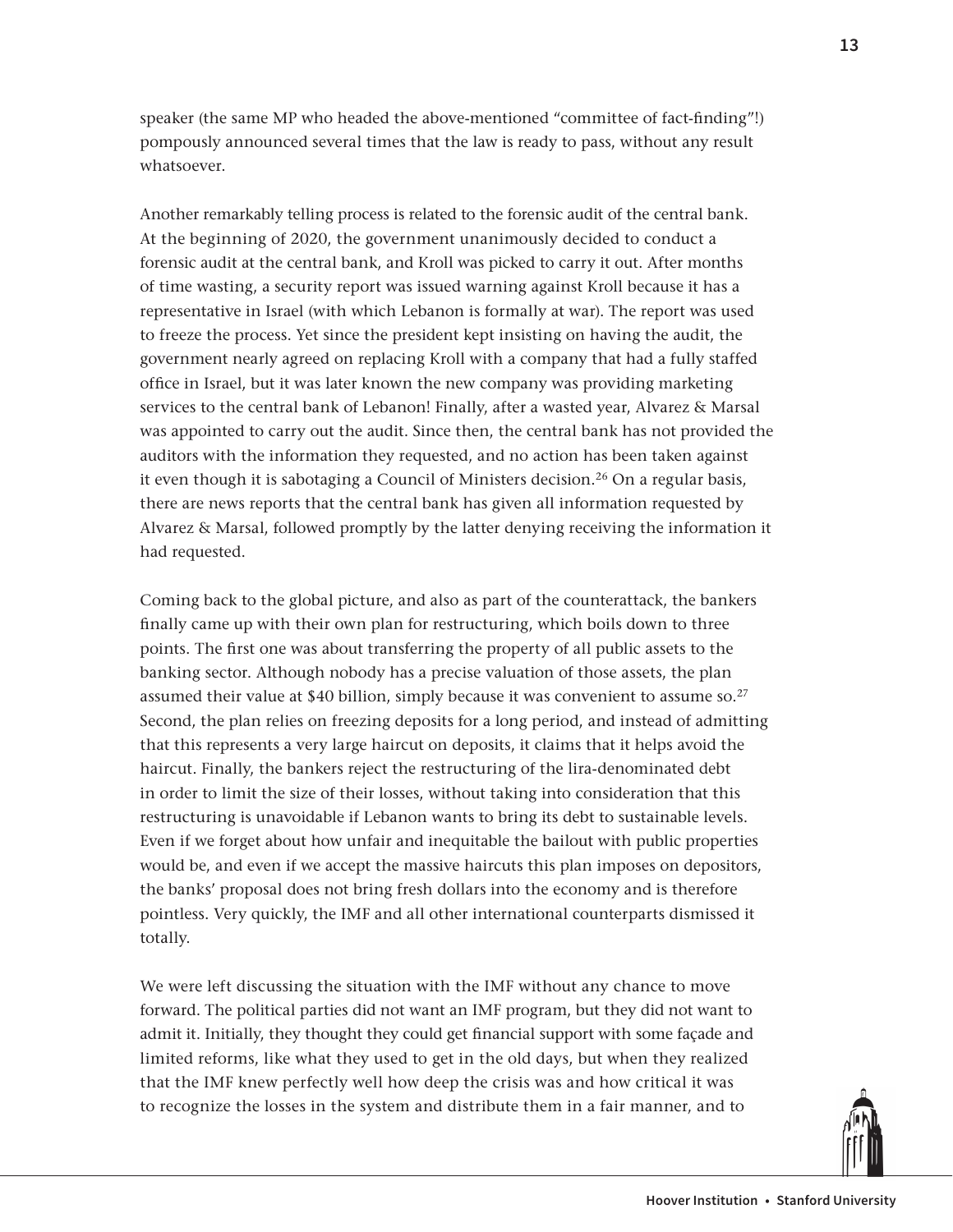implement all long-lasting reforms swiftly, they decided to let a few insignificant MPs undermine the process without clearly rejecting an IMF deal. Basically, the central bank would insist its losses were smaller than the IMF and the government plan estimate, before acknowledging that the government plan's figures were correct, and the very next day, the same discussion would have to start all over again. The government and its ministers would not dare defend their own plan, and MPs' protests would be taken to show that parliamentarian groups supporting the government are against its plan. When laws related to reforms would reach parliament, they would not be voted on. In such a context, the IMF deal was dead and buried before it even started, and no party claimed responsibility. Since the IMF would not allow the continuation of the old game this time, it was not welcome, even if the Lebanese elites were leaving absolutely no other viable option for the country.

Here, the system decided once again to rely on the person who catered to its needs for so long. Riad Salameh, the governor of the central bank, was given full powers to implement the alternative plan that shifts the losses from the banking system to depositors and average citizens: the "do nothing" plan. In a chaos of micro-measures, taken through central bank circulars, often in contradiction with each other, the governor wasted a lot of time while printing an enormous amount of liras, thus igniting the local currency against the dollar and allowing massive haircuts to be executed on the dollar deposits (the Lollars). This was meant to shift the losses to the most fragile, through the massive depreciation of the Lebanese lira, which dropped on the black market from 1508 against the dollar to about 20,000, and to depositors instead of bank shareholders through unannounced but permanent haircuts on deposits.

Even the IMF showed a lot of concern regarding the harm inflicted on the population, but the Lebanese elite did not mind. Ultimately, of course, a balance will be reached, but by that time, Lebanon will look more like Yemen or Somalia in their worst years, especially given the enormous losses. Of course, we may wonder how one can be so insensitive to the hardships of one's own people, but the case of the central bank governor—and the same applies to many of the ruling political or financial elite—is telling. For him, it was not only about defending his legacy and his poor policies, such as the ones described above, and not only about possible incompetence; it was also about a quasi-criminal organization of a Ponzi scheme and thus about protecting himself from legal questioning and potential direct and personal implication in financial crimes, if they prove to be real.<sup>28</sup> The curse of the Lebanese is to be left in the hands of people who care about saving their necks before anything else, even if this leads to crushing a whole population.

Nearly two years after the banks' closing, a quick comparison can be made along the following lines. Although it was not implemented and various risks were facing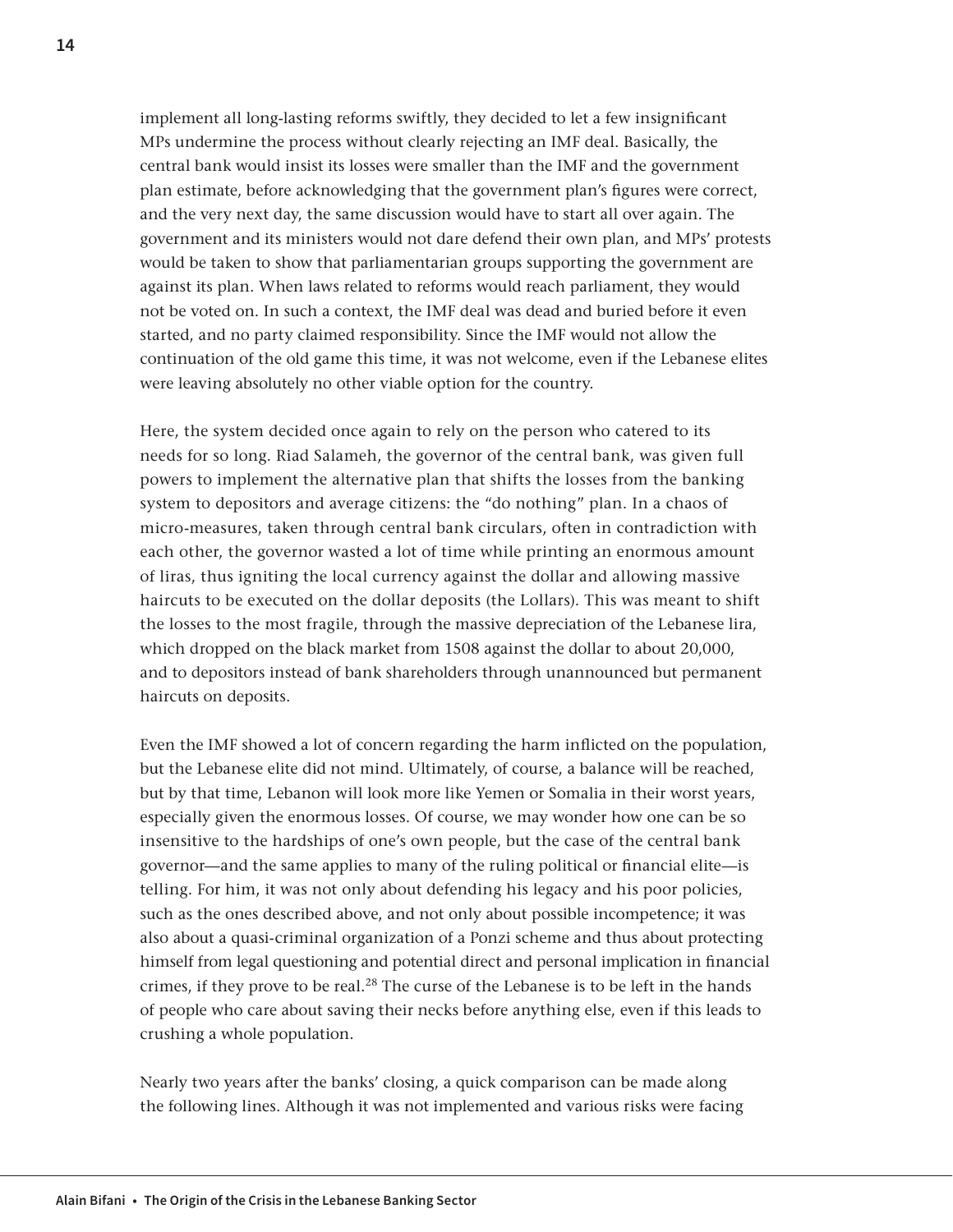it, the intentions and goals of the government plan that was approved in April 2020 were to stabilize the lira around 4,000 to the dollar within two years, protect all small and medium depositors from any loss, and have a bail-in of about 30 percent of the big deposits, while attracting some \$27 billion in fresh dollars over five years.29 This process would have brought back some normality by the end of 2022. The local elites, instead, deliberately chose to do nothing and to have the lira crumble to reach 20,000 to the dollar, with no floor to stop its fall.<sup>30</sup> They also chose to have all depositors lose about 90 percent of their money as of today and to deny Lebanon any access to sizable fresh funds, with the end of the fall in sight. And for those who argue that Lebanese banks will be again able to attract billions of dollars from depositors provided confidence comes back, the simple question to ask is what they would do with those billions and where would they place them? The bankrupt central bank cannot pay them high rates anymore, and the market cannot absorb large loans in the billions. They would have to place them at low rates, and it is difficult to see why depositors would want to bring money into a devastated banking system only to be paid low interest rates.

In the banking system, it is urgent to clean up the financial sphere and to put in place some very efficient controls. The resolution framework has to be introduced and implemented as quickly as possible, and wrongdoers should exit the system for good. Clearly, banking secrecy played a very negative role allowing criminal behavior to remain unnoticed and should be quickly eliminated to boost transparency and trigger some credibility. The control mechanisms around the governor of the central bank should be reinstated according to the law, and any governor should certainly not retain the presidency of the Special Investigation Commission in charge of money laundering, terrorism financing, and other criminal activities.

This situation is changing the face of Lebanon, something that wars and political crises were not able to achieve. The country faces a genuine case of lawlessness that is taking it to the brink of the abyss, with potential widespread chaos if not internal armed conflicts. After all, with the eradication of the middle class and the massive emigration (which has long been the unfortunate adjustment variable of Lebanon's economy), the heads of clans will remain, surrounded by helpless people who can easily turn into militiamen. And once again in this country, the militia will win against the State. The political castes will continue to entertain a corrupt system that supports all types of criminal activities and spreads its corruption throughout the financial arteries of the world. And as long as the world maintains the illusion of having friends and foes within the system, lawlessness will continue to spread, sovereignty will continue to fade away, and corruption will continue to grow. It is about the whole system with all its components, not about a few clans or a few individuals.

It is high time that a modern state be built in Lebanon.

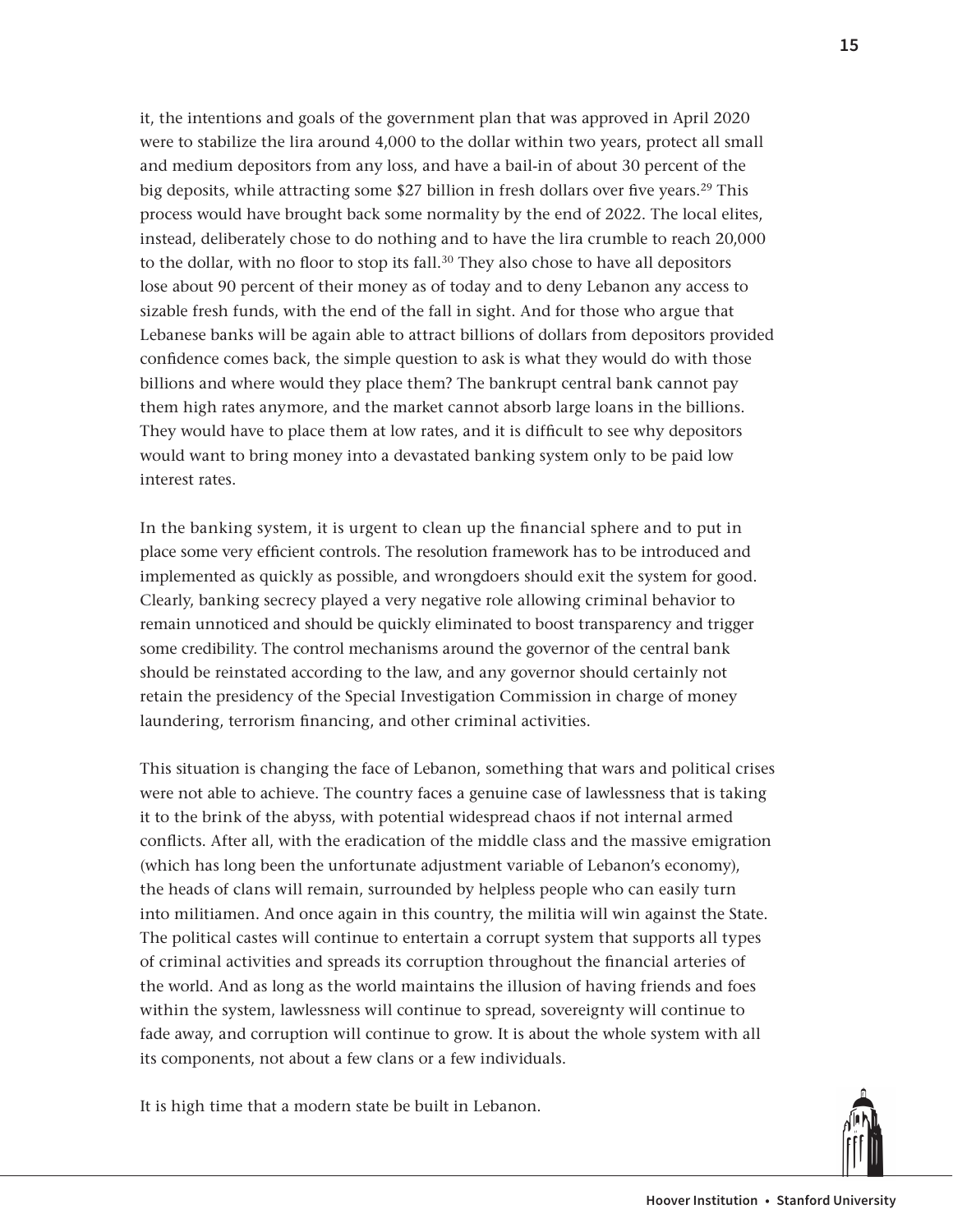#### **NOTES**

1 Rafic Hariri's own bank, Banque de la Méditerranée (which became Bankmed), was suspected of being one main speculator against the lira. It was managed at the time by Fu'ad Saniura, who became Hariri's minister of finance and then prime minister after Hariri's tragic assassination on February 14, 2005.

2 Rafic Hariri and his emulators used to believe that Lebanon would never be a productive country, that it was not useful to support its production base, and that it could only serve as an intermediate and a service provider.

3 The current account deficit plunged to 29.6 percent of GDP in 1998, to 25.6 percent in 2003, and to 26.2 percent in 2014.

4 The years 2009 and 2010 were very exceptional due to the world financial crisis.

5 Riad Salameh, an executive at Merrill Lynch, was appointed governor of the central bank of Lebanon in 1993 by the Council of Ministers at the request of Rafic Hariri, and he is still at the head of the institution in 2021.

6 One part of the placement would guarantee the forward currency rate, while the interest rate was capped, and the counterpart would receive higher interest rates without being hedged against any depreciation.

7 The Serail is the headquarters of the prime minister in Beirut.

8 Paris I was held as a preparatory event to Paris II, which took place in November 2002.

9 Revaluation of the gold reserves would be completed three times (in 2002, 2004, and 2007) by the central bank with the approval of the minister of finance and the prime minister. The total amount of debt that was eliminated was LBP5600 billion (the equivalent of \$3.715 billion at that time). Those operations were totally illegal and were strongly opposed by the author of this paper. The government and the central bank decreased the size of the debt against a higher value of the stock of gold, while this value was only on paper and the gains were not realized.

10 According to Bank Audi.

11 The Institute of International Finance (IIF) estimated the inflows to have fallen to \$7.5 billion in 2011 and to \$6.9 billion in 2012, reaching a low of \$4.9 billion in 2013. But it is important to note that IIF had estimated the inflows at about \$12.9 billion in 2009 (to be compared to \$20.7 billion according to Bank Audi).

12 Bankmed is the bank historically owned by the Hariri family. At the time of the operations, Saad Hariri owned 40 percent of its shares and his brother Ayman another 40 percent, whereas Nazek Hariri, Rafic Hariri's widow, owned 20 percent. Bank Audi is the largest commercial bank in Lebanon. By 2017, Saudi Oger was reported to be on the brink of bankruptcy.

13 The minister of finance stopped looking into the central bank's operations, probably at the request of the prime minister, and the government commissioner to the central bank was completely sidelined. On top of that, many high-ranking judges were on the central bank's payroll at a time when the central bank was by far the public institution that paid the highest compensations.

14 The Republic would issue Eurobonds and the full amount would be subscribed by the central bank. This placement was the result of a deal struck between the minister of finance, Ali Hassan Khalil, and the governor of the central bank, Riad Salameh.

15 This is the equivalent of 24.2 percent of GDP at that time, and 55 percent of GDP today.

16 Those amounts were never accurately estimated. The central bank governor refused to provide any detailed breakdown or even a lump sum figure. He even refused to unveil them to the director general of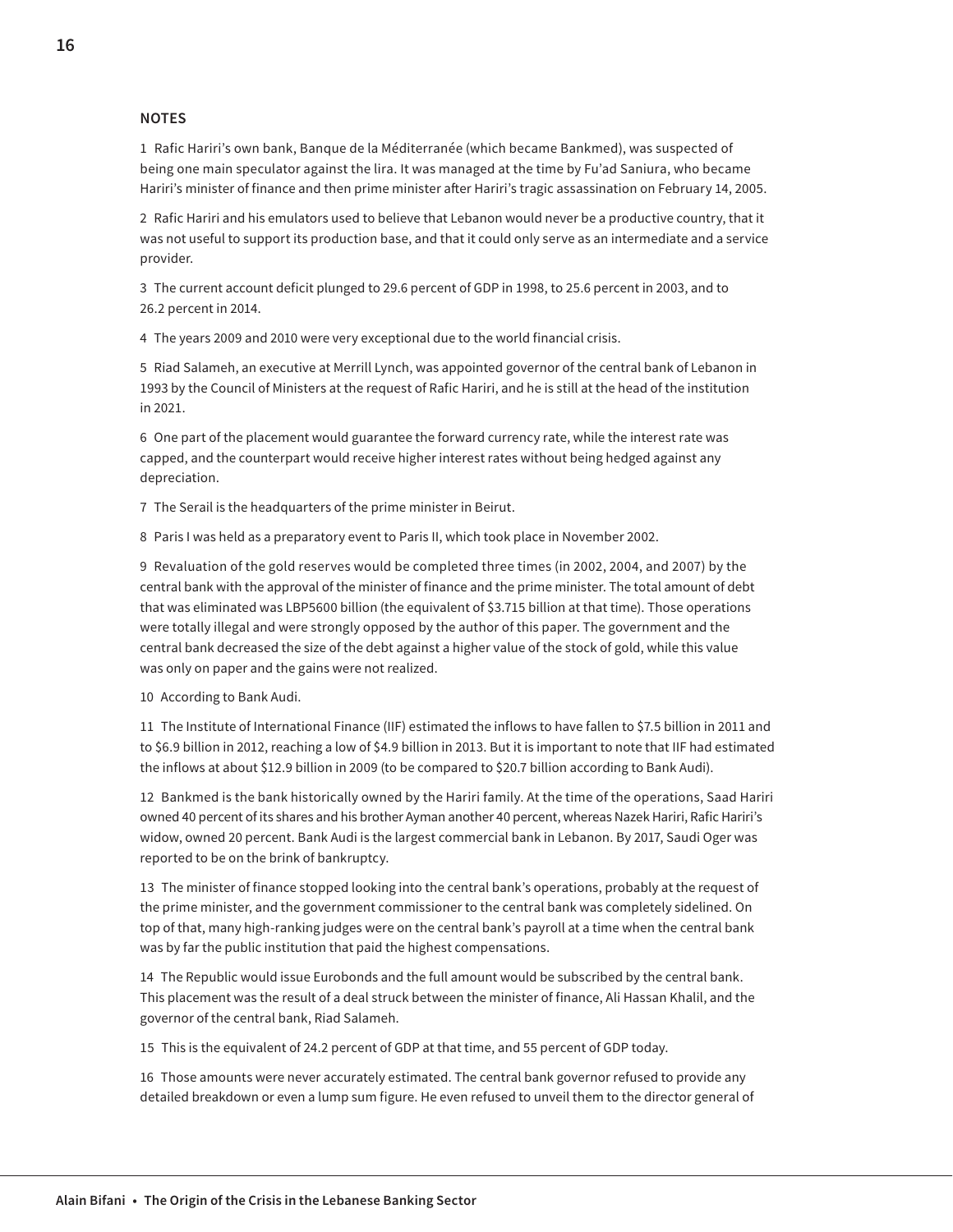the Ministry of Finance who requested them for tax purposes, on the false pretext that the information falls under banking secrecy. However, their impact on the central bank was an increase of the losses by \$23 billion from 2016 to 2020.

17 In Lebanon, a dollar coming from abroad is called a fresh dollar. This refers to the losses in the banking sector, where existing dollars cannot be withdrawn from banks without a big discount. Those dollars are referred to as Lollars (i.e., Lebanese dollars).

18 Pierre Duquesne is the French ambassador in charge of the international support for Lebanon. The Lebanese Citizen Foundation is involved in promoting citizenry and proposing public policy options for Lebanon and the Arab world.

19 After years of permanent requests, the president of the Republic received three handwritten pages of calculation made by the governor. These pages were obviously nothing close to an official document and were not even signed by the governor.

20 The opacity of the central bank's accounts was so obvious that the Council of Ministers, based on the president's request, decided to pursue an audit of the central bank, as well as a forensic audit that would trace the dirty money in and out, as banking secrecy covers all operations, and the only persons who would have the details of bank operations are the central bank governor (who is also the president of the Special Investigation Commission) and the banker who executed the operation.

21 One has to imagine how many liras should be printed to cover losses in the tens of billions!

22 Nonperforming loans were estimated at about 30 percent at that time.

23 It is to be noted that Nabih Berri, the speaker himself, called the government plan a haircut plan and announced its death.

24 Based on the unanimous approval of the government plan by the Council of Ministers in April, the prime minister and the minister of finance requested an IMF program on May 1, 2020, and talks with the IMF started the same week.

25 On July 13, 2020, the author of this paper told the *Financial Times* that "bankers have 'smuggled' up to \$6 billion out of Lebanon" and accused "'dirty money elite' of protecting vested interests as economy collapses."

26 In Lebanon, the Council of Ministers is the highest executive power.

27 A recent serious study estimated the assets to be worth around \$22 billion, but one has to be mindful of the absence of interest from any external potential buyer.

28 The central bank governor is currently under investigation in Switzerland for aggravated money laundering and embezzlement. He is also under investigation in the UK and France.

29 This amount is a combination of IMF money, CEDRE conference pledges, and international support around the IMF program.

30 The World Bank's *Lebanon Economic Monitor*'s headline in December 2020 was "The Deliberate Depression."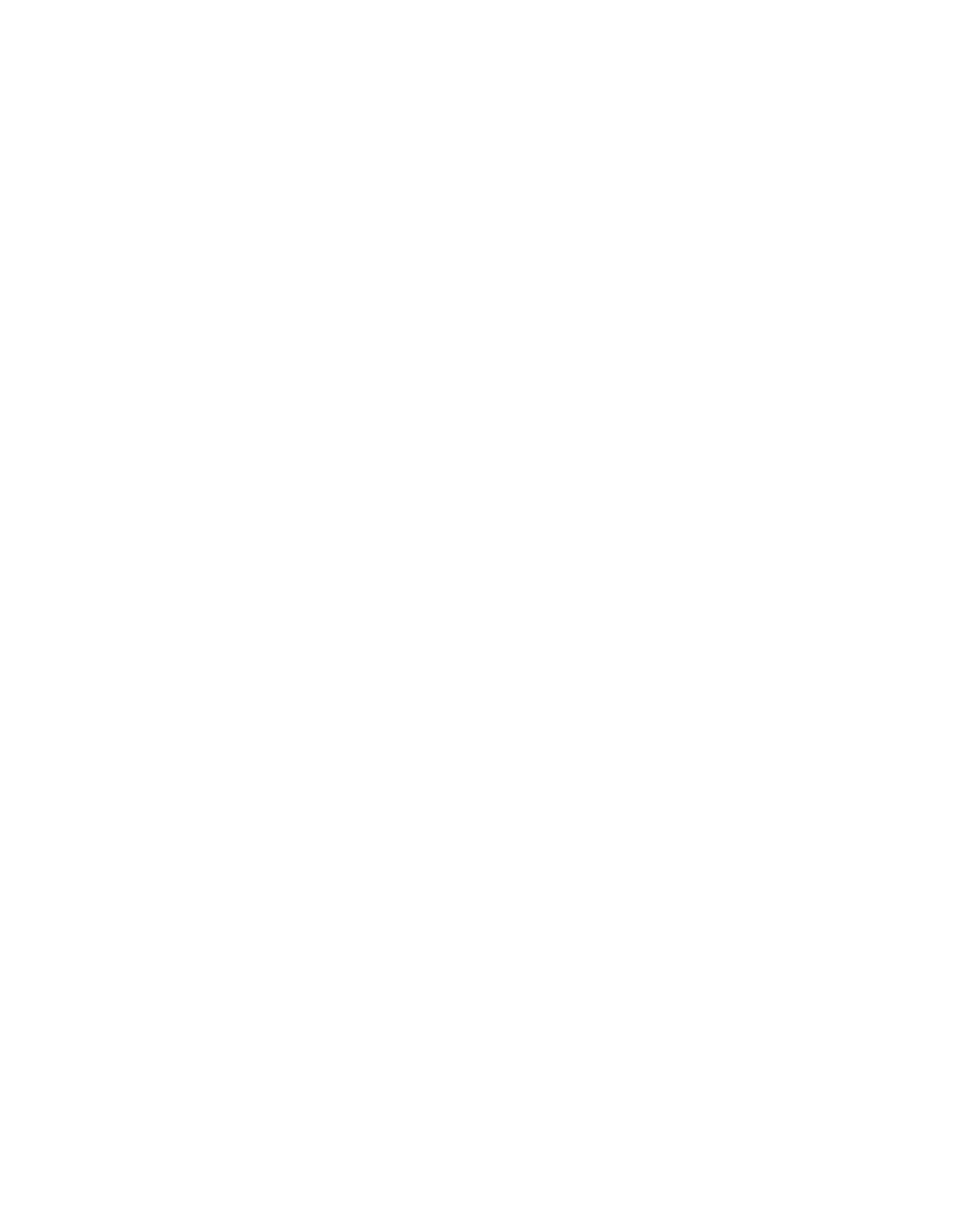

The publisher has made this work available under a Creative Commons Attribution-NoDerivs license 4.0. To view a copy of this license, visit <https://creativecommons.org/licenses/by-nd/4.0>.

The views expressed in this essay are entirely those of the author and do not necessarily reflect the views of the staff, officers, or Board of Overseers of the Hoover Institution.

Copyright © 2021 by the Board of Trustees of the Leland Stanford Junior University

27 26 25 24 23 22 21 7 6 5 4 3 2 1



**19**